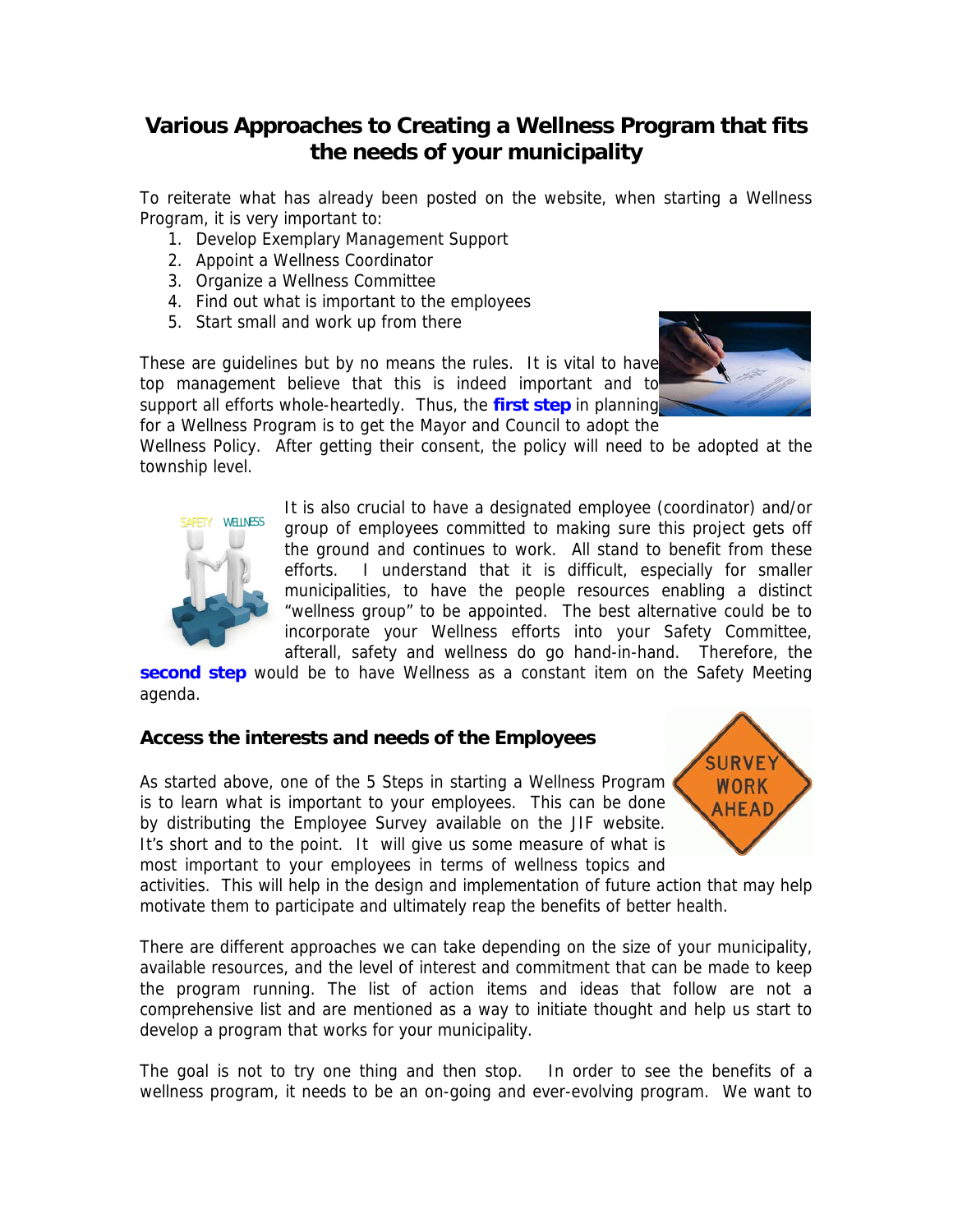bring awareness to the employee's and provide them with tools and information they can use to make healthier choices and stay motivated to continue on the path of physical, mental and social well-being. As the employer, it is not your responsibility to mandate change, but to support it for those who are ready to make the commitment to a healthier lifestyle.



## **The Behavior Change Progression**

#### **Approach #1 – Awareness**

Change has to come from within. But since most of our time is spent at work, it's an ideal setting to bring awareness and education to your employees, providing them with the necessary tools to make intelligent decisions and choices. With this approach, the goal is to keep the idea and importance of wellness in the forefront of everyone's mind. It usually does not result in a behavioral change. Focus on those topics that are of greatest interest to your employees and the greatest needs of your municipality, in that order. Avoid topics with narrow appeal. (this information can be obtained from the employee survey responses.)

### **Types of information:**

- $\triangle$  Information on specific conditions: heart health, diabetes, hypertension, obesity, smoking, stress management, nutrition and exercise
- A Target "how to make healthy food choices" (Eat this, Not that)
- $\triangle$  Provide Health Facts (Weekly or Monthly basis)
- A Post Motivational Quotes (Weekly or Monthly basis)
- $\triangle$  Distribute Healthy Recipes
- $\triangle$  Post nutritional information on local restaurants or lunchtime favorites

Ways this can be communicated:

- A Paycheck stuffers
- $A$  Fmail
- Newsletter
- A Employee lounge/cafeteria bulletin boards
- A Flyers/Posters in Office area and Stairways
- A Pamphlets/Brochures displayed (many can be obtained from local hospitals and health departments)

**Approach #2 – Educational** 

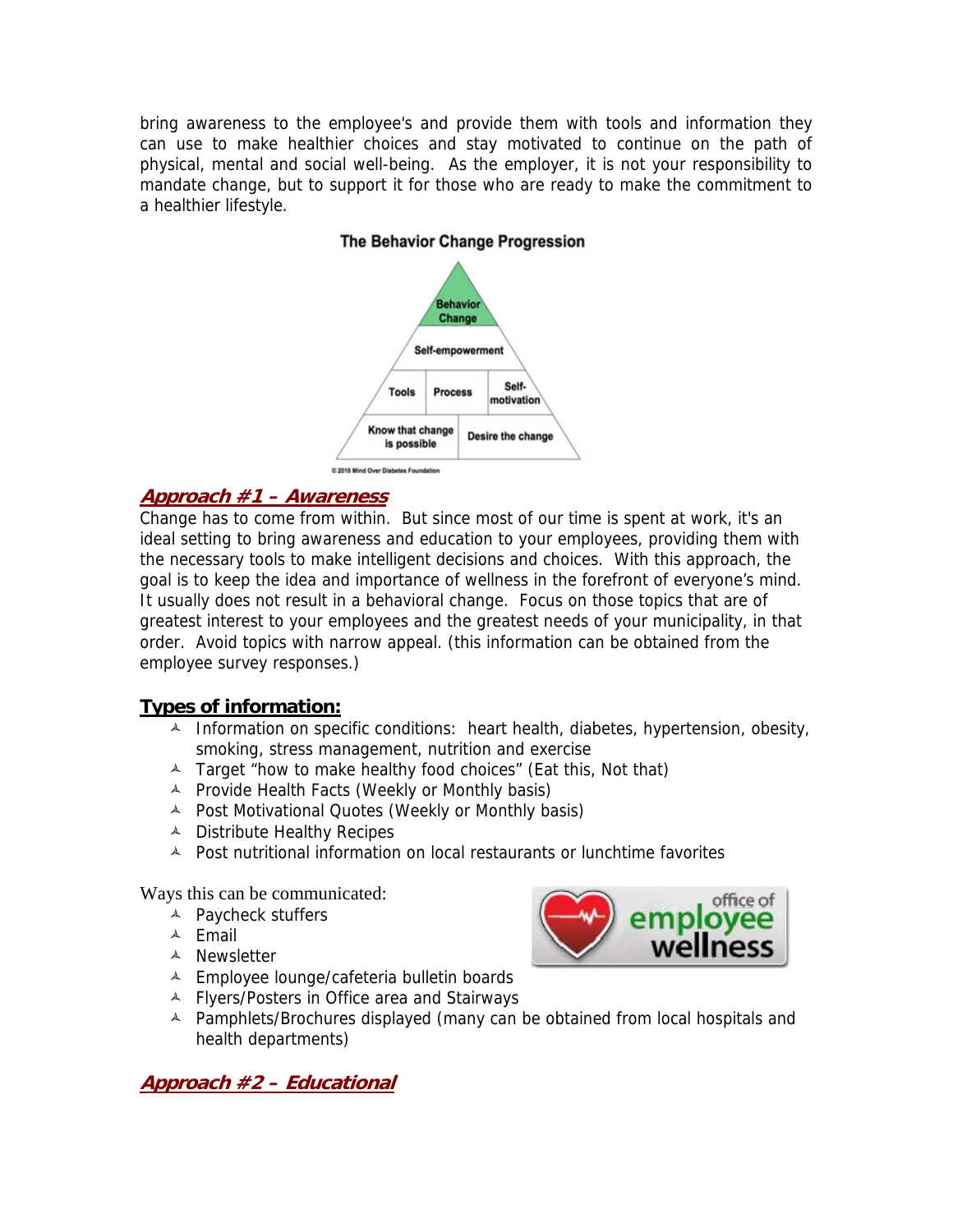You will need to offer educational seminars/lectures/videos at the convenience of your employees. Perhaps during lunchtime breaks. Some employees may be willing to stay after work to attend these programs, but more than likely, during the day you will have the most participation.

These are one-time activities that should not take up much of your employee's time in order to hold everyone's attention. Many presentations are offered through local hospitals and Health Departments at no cost. For more tailored topics or ones requiring a professional doctor or nutritionist, there may be a nominal fee. This cost can be covered by using your available SIP or OSP funds. The purpose of these presentations is to educate and prepare participants for a behavioral change, providing them with tools they can apply to their daily lifestyle.

## **Types of Activities**

- Learning Seminars; Lunchtime education; Lunch and Learns this can be on any topic of interest, for example: stress management, making healthy food choices, the importance of exercise, keeping your heart healthy, smoking cessation, diabetes, etc.
- A Video/DVD's from MEL or purchase through SIP budget
- $\triangle$  Disease management support and educational groups
- $\triangle$  Fitness Professional to show exercises that can be done at work
- A Posters or Flyers showing Stretches that can be done before/after each shift
- $\triangle$  Health Risk Assessments available online through HIF or by your Primary Physician
- $\triangle$  Offer flu shots for employees and family members
- <sup> $\triangle$ </sup> Offer periodic Health Screenings (such as blood pressure, sugar level, cholesterol, etc.) available through your local health department, hospital services, primary physician, and Fitness Centers

## **Approach #3 – Behavioral Activities**

Develop activities based on your program goals and the specific needs/interests of your employees. These programs are designed as 4 to 8 weekly sessions or workshops to provide health and wellness education, address barriers and provide opportunities to practice the desired skills. These typically require more of a financial investment and more employee commitment, time and effort. They also require environmental and organizational support in order for them to happen and be successful. The results are often the desired positive lifestyle change, which, if sustained, can lead to potential cost savings in medical and worker's compensation claims and a happier work environment.

## **Types of Activities:**

- A Weight management classes or Weight Watchers At Work requiring a minimum of 20 participants
- <sup> $\triangle$ </sup> Smoking Cessation
- A Exercise Classes on-site
- $\triangle$  Fitness Equipment available on-site
- $\triangle$  Discounted memberships to local fitness centers
- $\triangle$  Healthy snack choices over junk food (employee break



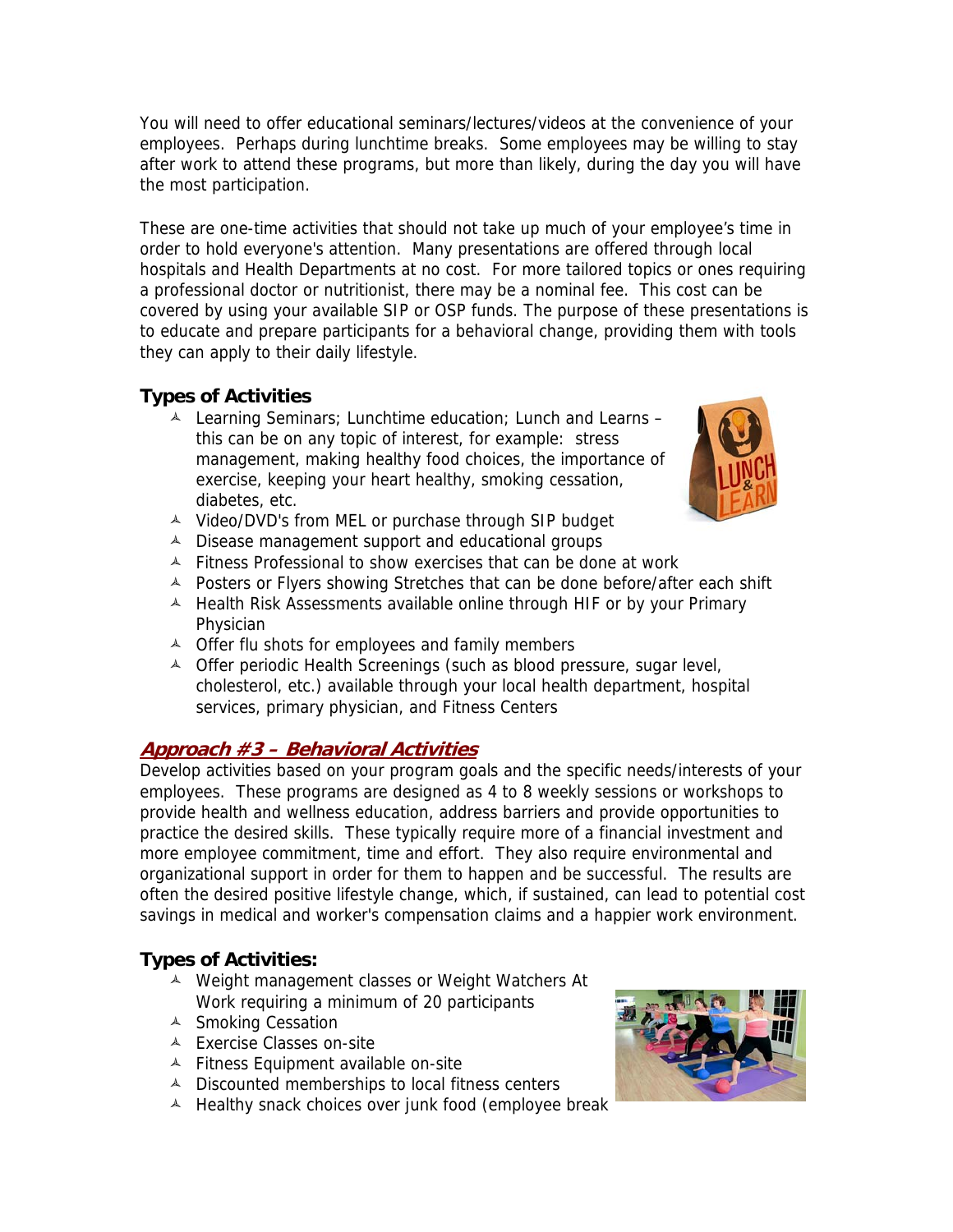room or vending machines)

- $\overline{A}$  Hold Walking Meetings if possible (hold meetings outside while taking a walk)
- $\triangle$  Promote walking during breaks and other off-time periods
- $\triangle$  Bring healthy foods for meetings
- $\triangle$  Coordinate a weekly or monthly healthy lunch club
- $\overline{\phantom{a}}$  Have a Wellness Day can use that as a kick-off to a new Wellness Program idea or challenge or as a stand-alone event. This can be comprised of all 3 approaches at once: available information to increase awareness, provide speaker on special topic of interest, and offer a demo exercise class to entice future participation. Hold it during working hours.
- A Monthly Challenges:
	- Eat more fruits and vegetables set a number that employee's can strive to achieve
		- Walking contest challenge employee's to walk the furthest distance, longest time or most steps during a set time period. The challenge can be on an individual basis, as a team or department to make it more interesting and develop support and camaraderie.
	- Spin the "Wellness Wheel" identify various challenges that can be done throughout the month and place them on a "wheel of wellness". Employee's take turns (or winner of last challenge) can spin to see what challenge is next! (Challenges: activities that focus on practicing a desired behavior and continue for 4-8 weeks and focus on specific topics such as physical activity, nutrition, or stress management.)

# **Wellnes Whee**

### **Types of Incentives:**

Incentives do not have to be a part of every wellness activity. One idea I've read is to reward cooperation, not outcomes. Offering financial incentives for wellness outcomes could amount to paying healthy people for doing what they're already doing and punishing those with barriers in achieving the goal of the challenge. Make it easy for employees to monitor and celebrate progress. And emphasize fun! There are tangible and non-tangible incentives:

Tangible Incentives:

- Merchandise Goods (visors, water bottles, t-shirts, gym bags, healthy cookbooks, pedometers, heart rate monitors)
- Financial rewards (cash, gift cards, reimbursement on fitness club attendance)
- Immediate or future time off (take a "well day")

Non-tangible Incentives:

- Acceptance or Approval
- Recognition
- Ability to Contribute
- Creative Outlet
- Meet Personal Challenge
- Group Competition (team building, social cohesion)
- Set a good example (featured in employee newsletter)